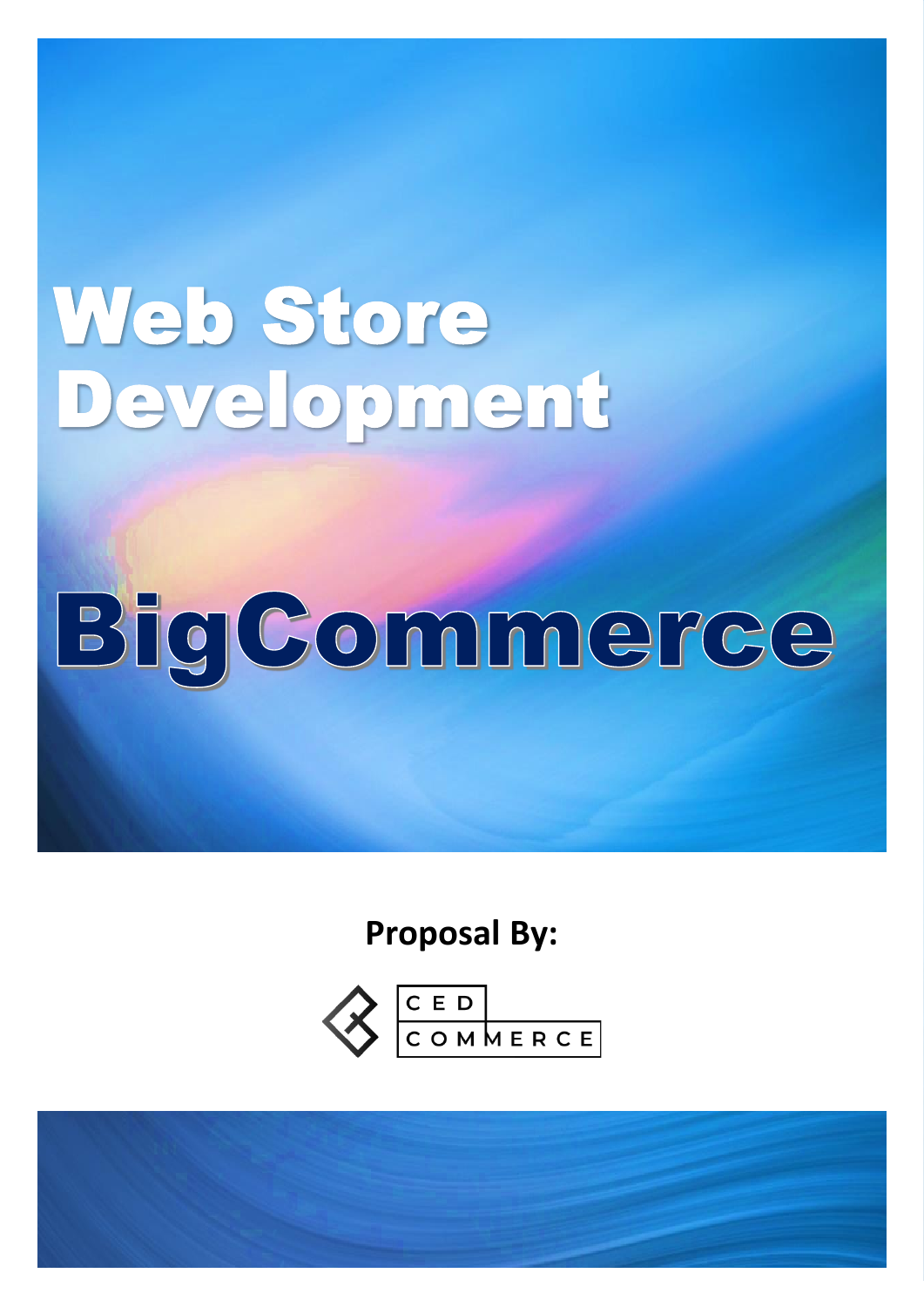

We are a team of eCommerce enthusiasts. In 2016 we started our journey with BigCommerce and since then we had the privilege to help sellers in their journey with BigCommerce store.

No matter what is stopping our clients from selling online, we have been delivering consistent results. During the year 2019, we became BigCommerce Preferred partners and since then our dream is to see our fellow BigCommerce sellers as virtuoso in their niche.

#### **As a BigCommerce Partners, We have Successfully completed-**



#### **We are the official partners of:**





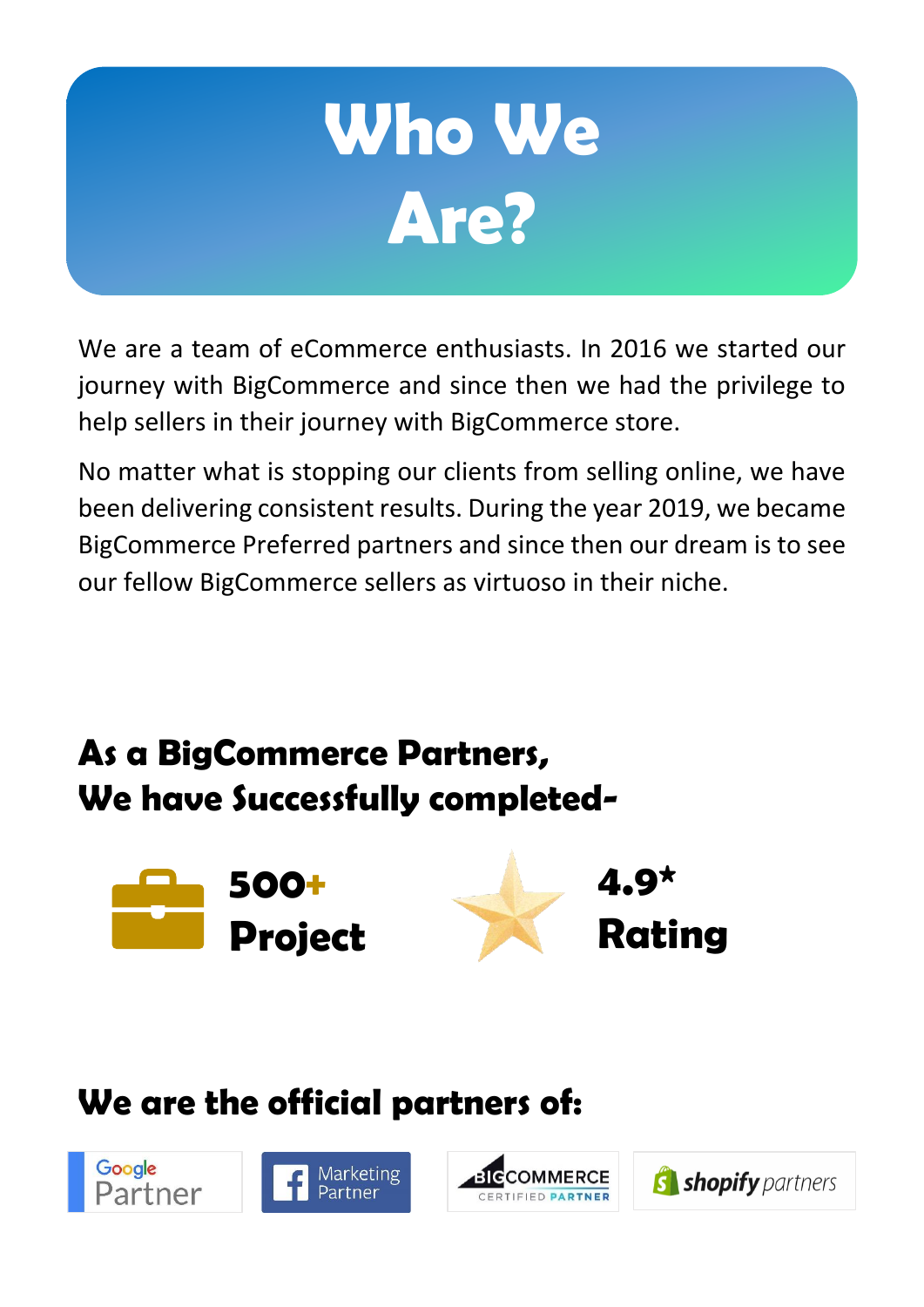

We Provide the best services from Complete makeover to customizing themes, or apps. We act as a Bridge between your expectations and your Online Business.

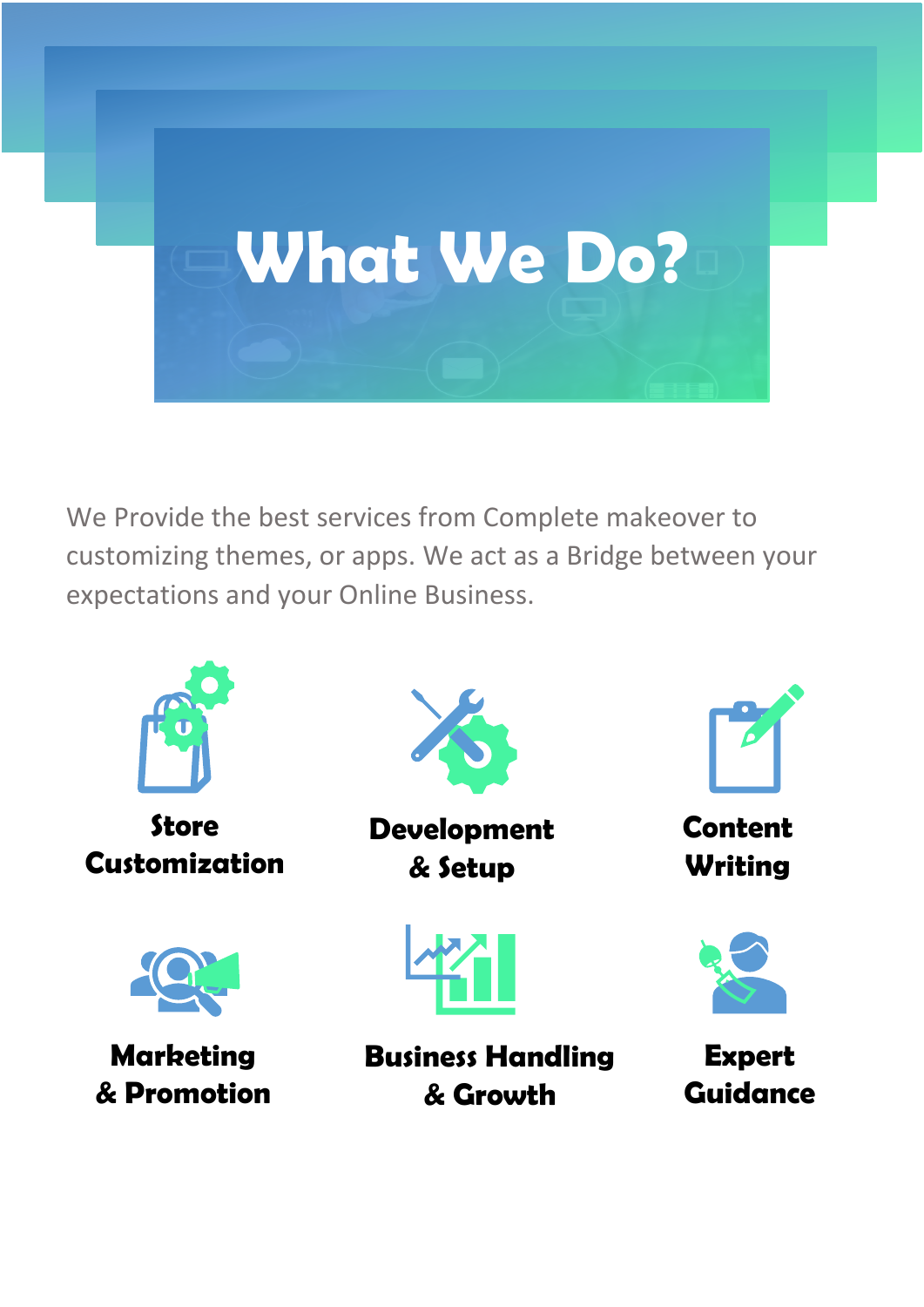

Great things take shape over discussions and planning out. If you already own a store, we shape it up, or if you aspire to run a fresh one, we structure it from the scratch.

#### Phase I **Planning**

We help you understand your business better and we ask a lot of questions. In his phase, we will come up with a collaborative roadmap of how to transform your store into a brand. The roadmap is backed by competitor research and after duly understanding the niche.

#### **Phase III Store Configuration & Optimization**

Before a final launch, we test your store's responsiveness across all devices and ensure that your payment, shipping, and domain settings are synced together to facilitate easy checkout by the

#### customers. **Phase V** ubiquitous brand. **Marketing & Handling**

#### Phase II **Building & Customizing**

Here, we aim to design a flawless customer journey by enhancing the look and feel of your store by working on prominent web pages. Just like a renowned brand is known for its user interface, we don't like to miss out on an inch of opportunity here! Experiential shopping starts with a good eCommerce store and we have the key to it.

#### **Phase IV Third-Party App Setup**

Let's cover that one last mile together by installing some free essentials like making the store a multilingual one with a great loyalty plan and that is present across all social media platforms. With our approach, don't just run an online store, build a

Success of your store is proportional to the marketing and promotional practices you conduct. Businesses on the Internet run on SEO, search engine advertising, social media and content and after all the proper handling. We help our clients to strengthen their marketing campaigns with solid objectives and brand voice. We prepare a foolproof marketing platter which is a mix of big-and-small promotional activities.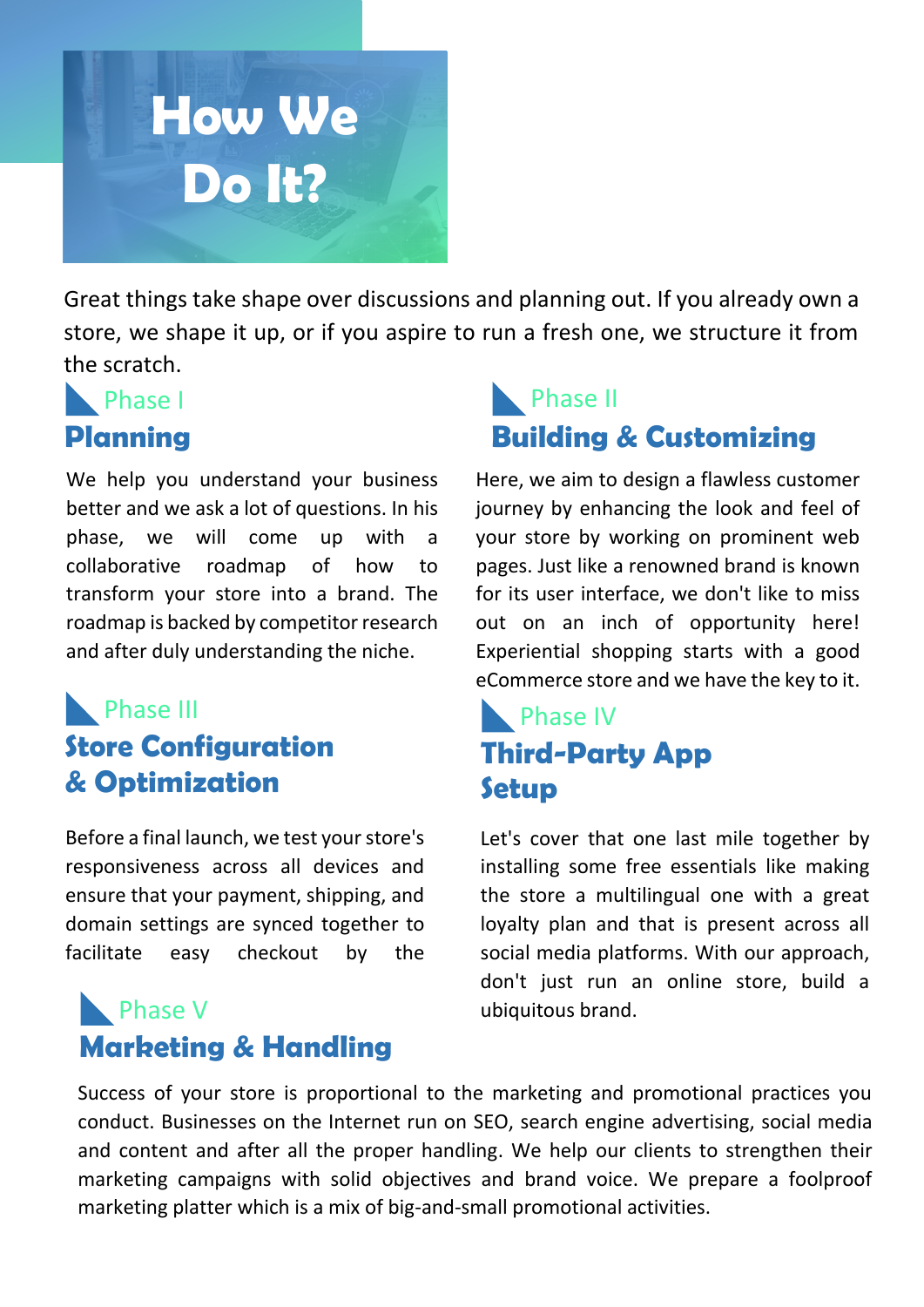

Our stint with the BigCommerce ecosystem tells us that<br>every day is a good day to learn and every seller has a unique<br>proposition - we just help them to settle that preposition in every day is a good day to learn and every seller has a unique proposition - we just help them to settle that preposition in their store. We set goals as per our client's needs but here is our approach from the first day onwards

#### **Client's first approach**

We listen to our clients first, even if the problem statement is in bits and pieces, we believe that talking to the clients solves 20%

#### **Fast But Never Furious**

We are more excited than you are, to make your store ready to start selling. For the same reason, no matter what the roadblock is, we are known for completing the project before deadlines. So that you can experience seamless selling on via BigCommerce.



#### **We're Always There**

Projects are just another reason to establish a connection with our clients. Even after we complete the project we are always there for our clients. From questions to assistance - everything is on us!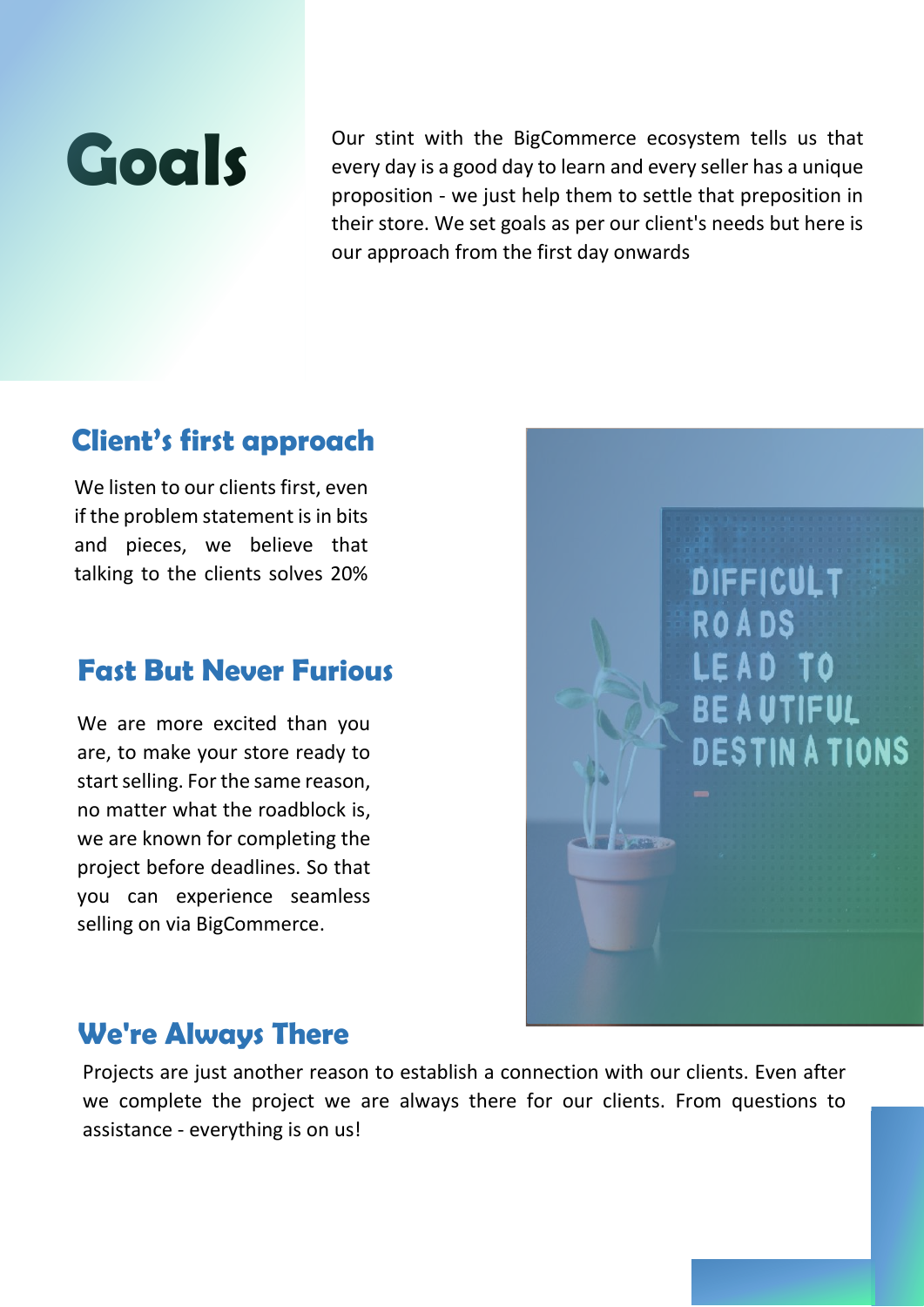### **Store Development Plan**

#### **Planning and Analysis**

- Competitor Sites Review
- Planning and Analysis

#### **Theme Installation & Customisation (up to 2 Modification)**

- 1) Product addition and designing We will first create your development store once you will be satisfied then you can make your store live - Plan of BigCommerce starts with \$29/month
- 2) Full Site Customisation

Header and Body Customisation

- Banners Designing & Addition
- Creation of Navigation Menu
- Search bar customization
- Section-wise customization and Design

Collection page Customization

- Page layout designing
- Collection images
- Adding Product Reviews at the collection level

Product page Customization

- Page layout designing
- Adding Product Swatches
- Adding Frequently bought together (if required)
- Adding Product Reviews at the product level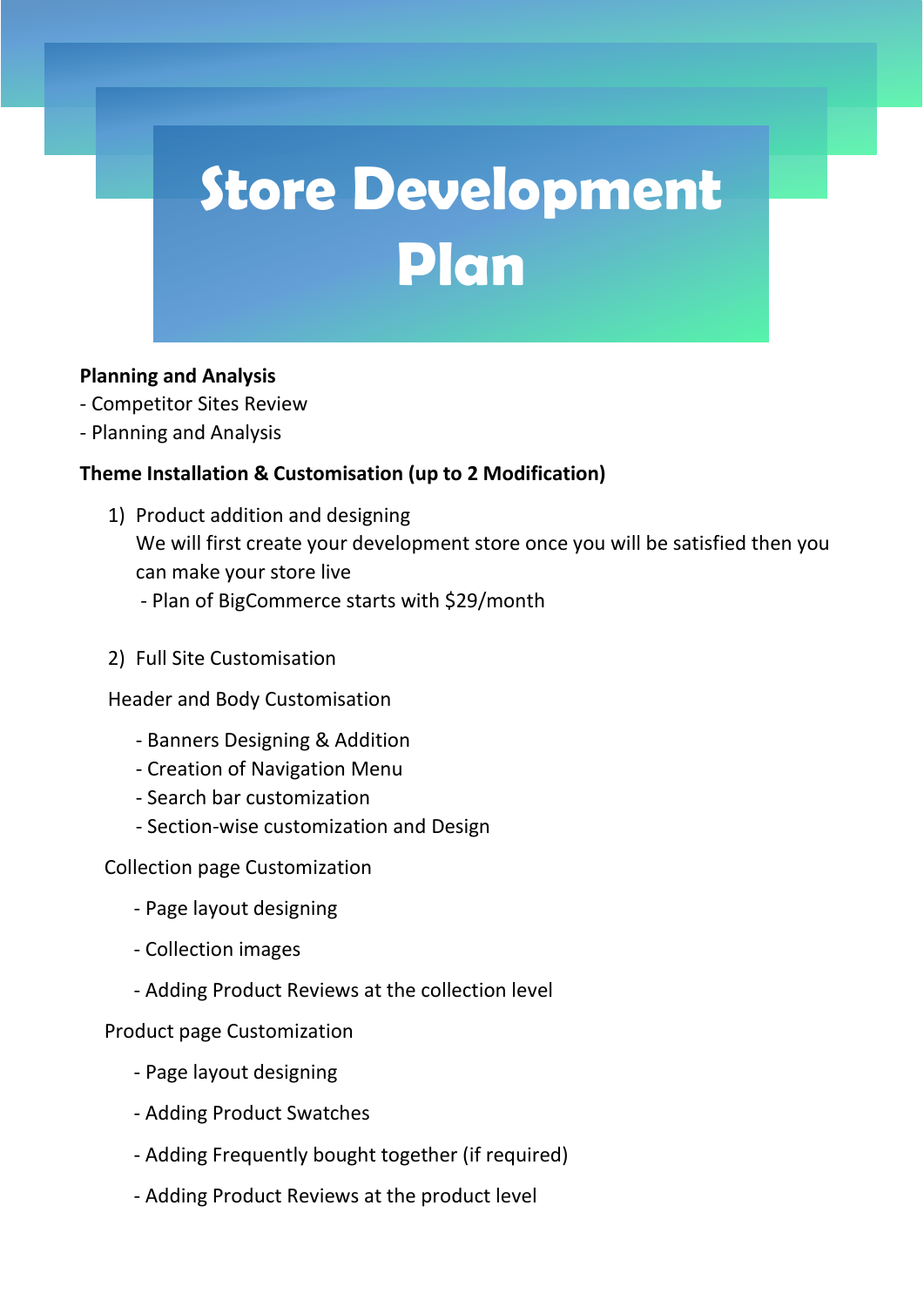Footer Customization

 - Adding Pages (About Us, Contact Us, Return & Refund Policy, Terms of service) *\*content provided by the owner*

- Adding Social media icons and links

- Adding Newsletter

3) Site optimisation - Responsiveness

4) Configuration (if not done yet) - Payment Settings - Shipping Setup

………………………………………………….

#### **Deadline: 25-30 Business Days**

#### **Total Pricing: As per your requirement,**

*70% Upfront amount at the start of the project* 

Resources: 1 Project Manager 1 Frontend Developer 1 Web Designer 1 Graphic Designer 1 Tester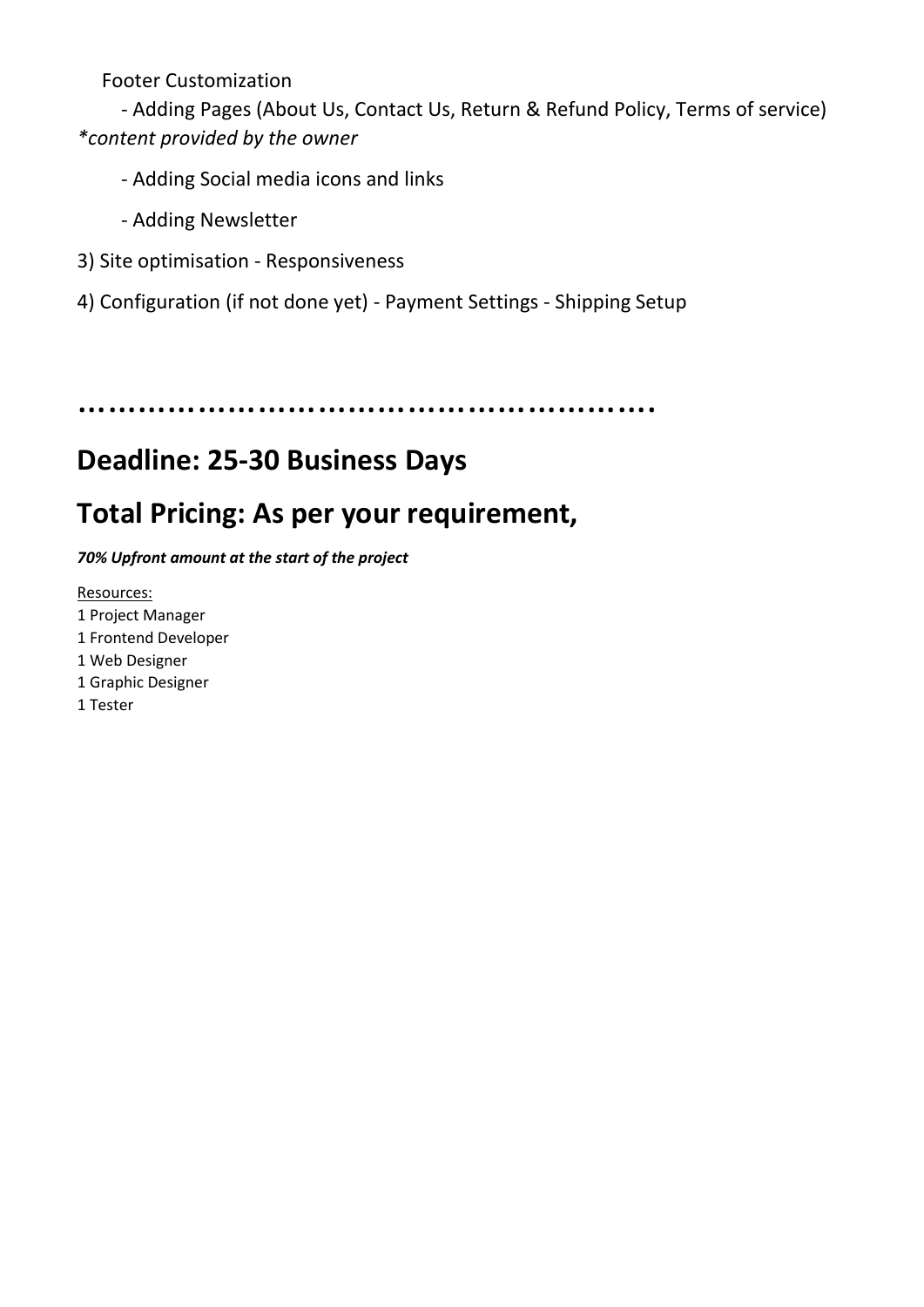## **List of Themes to Select**

| <b>Some Quality Themes</b>                                                                                                                                                                       |
|--------------------------------------------------------------------------------------------------------------------------------------------------------------------------------------------------|
| https://sb-emarket.mybigcommerce.com/                                                                                                                                                            |
| https://preview.themeforest.net/item/jewelry-responsive-parallax-bigcommerce-theme-stencil-<br>framework/full_screen_preview/19758232?_ga=2.105747395.1938653909.1624264411-409694685.1599456476 |
| https://optima1.mybigcommerce.com/                                                                                                                                                               |
| http://preview.themeforest.net/item/brooklynk-premium-responsive-fashion-bigccommerce-<br>template/full_screen_preview/21234824?_ga=2.172873827.1938653909.1624264411-409694685.1599456476       |
| https://sb-revo2.mybigcommerce.com/                                                                                                                                                              |
| https://laparis9.mybigcommerce.com/                                                                                                                                                              |
| https://laparis75.mybigcommerce.com/                                                                                                                                                             |
| https://lifestyle-default-demo.mybigcommerce.com/?_ga=2.223059922.831764134.1588673193-<br>692001131.1588314609                                                                                  |
| https://cornerstone-light-demo.mybigcommerce.com/?_ga=2.28990325.831764134.1588673193-<br>692001131.1588314609                                                                                   |
| https://vault-natural-demo.mybigcommerce.com/?_ga=2.58495587.831764134.1588673193-<br>692001131.1588314609                                                                                       |
| https://brixton-classic-demo.mybigcommerce.com/?_ga=2.230971350.831764134.1588673193-<br>692001131.1588314609                                                                                    |
|                                                                                                                                                                                                  |
| <b>Recent Designed site</b>                                                                                                                                                                      |
| https://dillonmusic.com/                                                                                                                                                                         |
| https://www.diabeticcorner.com/                                                                                                                                                                  |
| https://store.cmo-online.ca/                                                                                                                                                                     |
| https://mymecano.com/                                                                                                                                                                            |